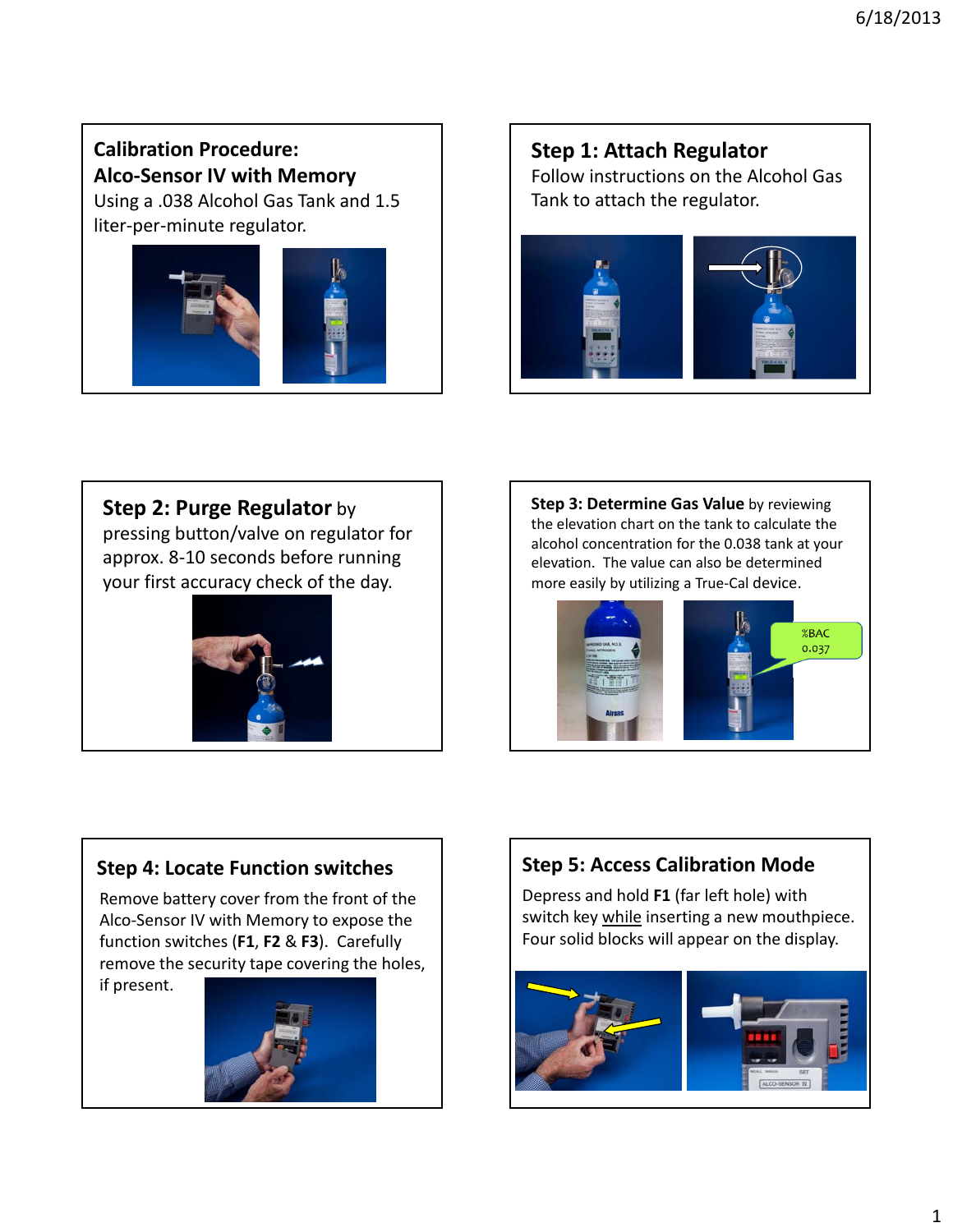## **Step 5 cont'd: Access Calibration Mode**

Once the 4 red squares are visible, release the switch key from **F1**. The display will scroll through the temperature, date, time and the current 4‐digit test #.



### **Step 5 cont'd: Start Accuracy Check**

After the 4‐digit test # has appeared twice, the display will flash "**<**" "**>**", and then "**Blnk**" while the instrument performs an automatic Air Blank. If the instrument is free of alcohol, it should then read "**0.00**" for a few seconds.



## **Step 5 cont'd: Access Calibration Mode**

As soon as the Air Blank is complete, the display will read "**0.00**". YOU NOW HAVE 3 SECONDS TO DEPRESS THE **F3** SWITCH OR THE CALIBRATION PROCEDURE WILL BE CANCELLED.

Once the **F3** switch has been depressed, a 3‐digit number will be displayed. Release the **F3** switch. This number is the value of the gas standard used for the last calibration.



#### **Step 6: Adjust calibration value**

If the value of the gas standard being used for the current calibration is different than the value of the last calibration value displayed on the screen, use the switch keys to adjust the number up (**F1** switch) or down (**F2** switch) until the number of the current gas standard is displayed.



#### **Step 7: Prep instrument for gas flow**

Once you have obtained the desired standard value on the display, press **F3** again. The display will flash "**CAL**".

Securely attach the mouthpiece to the tube on the tank regulator, creating an airtight connection.



### **Step 8: Start Gas Flow**

Press the regulator button for 7 seconds. On the 5th second, press the **MANUAL** button to take the gas sample.

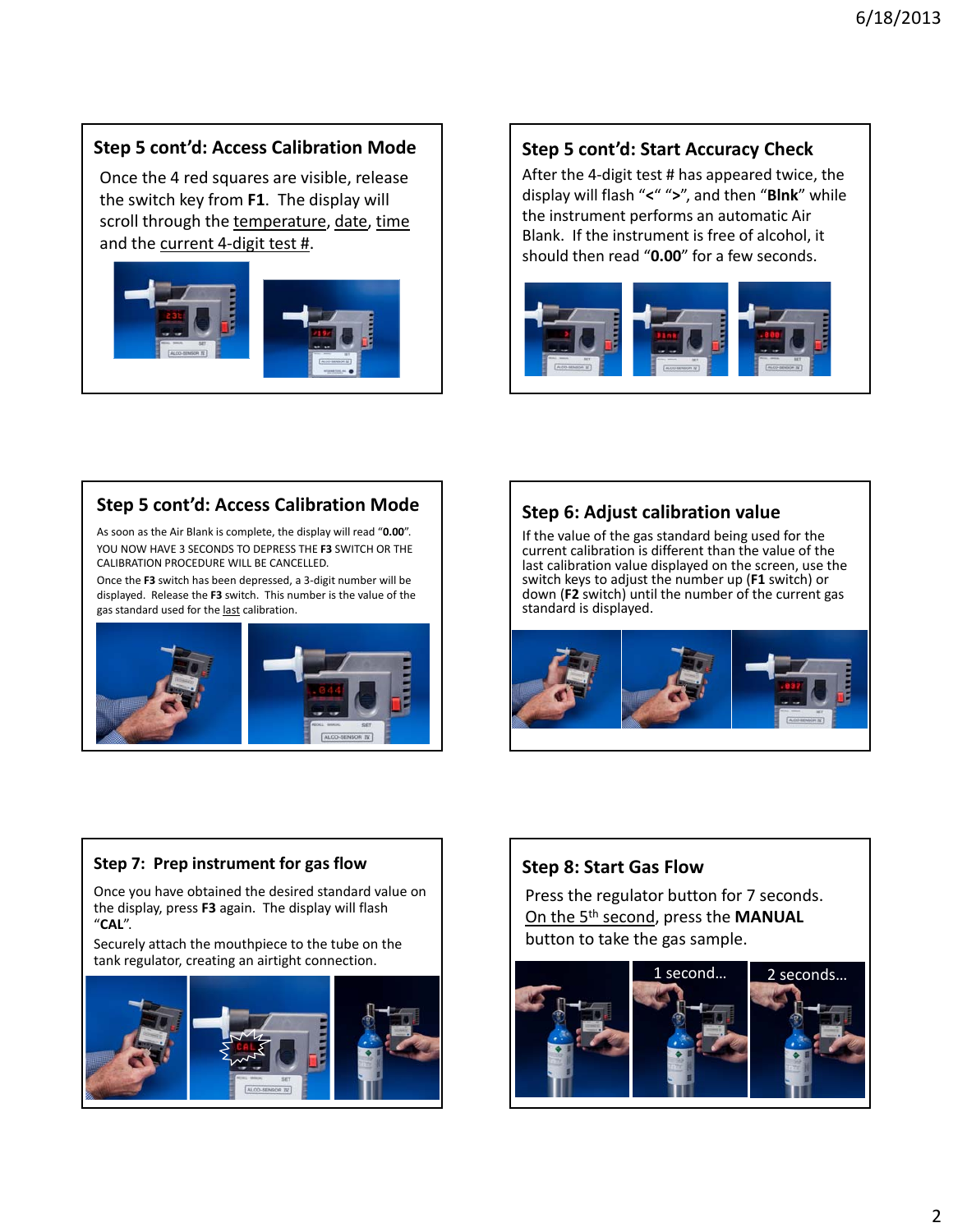

# **Additional Note on Gas Flow**

NOTE 1: Gas must be flowing through the mouthpiece during the entire 7‐second process, therefore continue pressing the regulator button for another 2 seconds AFTER you press & release the **ON** button during the 5th second.

#### **Step 9: Observe Reading**

Detach mouthpiece/instrument from the regulator/tank. The instrument will automatically make the necessary internal calibration adjustments, and will then display the newly programmed calibration value for a few seconds.

The display will then flash "**.**" across the left and right edges of the screen, indicating the instrument is sending the results to the printer (if connected).



#### **Step 10: End Calibration**

When "**SET**" is displayed, press the **SET** button.

When you hear the intermittent BEEP, press the Red Release button to eject the mouthpiece and turn off the instrument.





Record every Calibration Check result (and/or adjustment) in a Calibration Log to document the accuracy of the Alco‐Sensor.

18